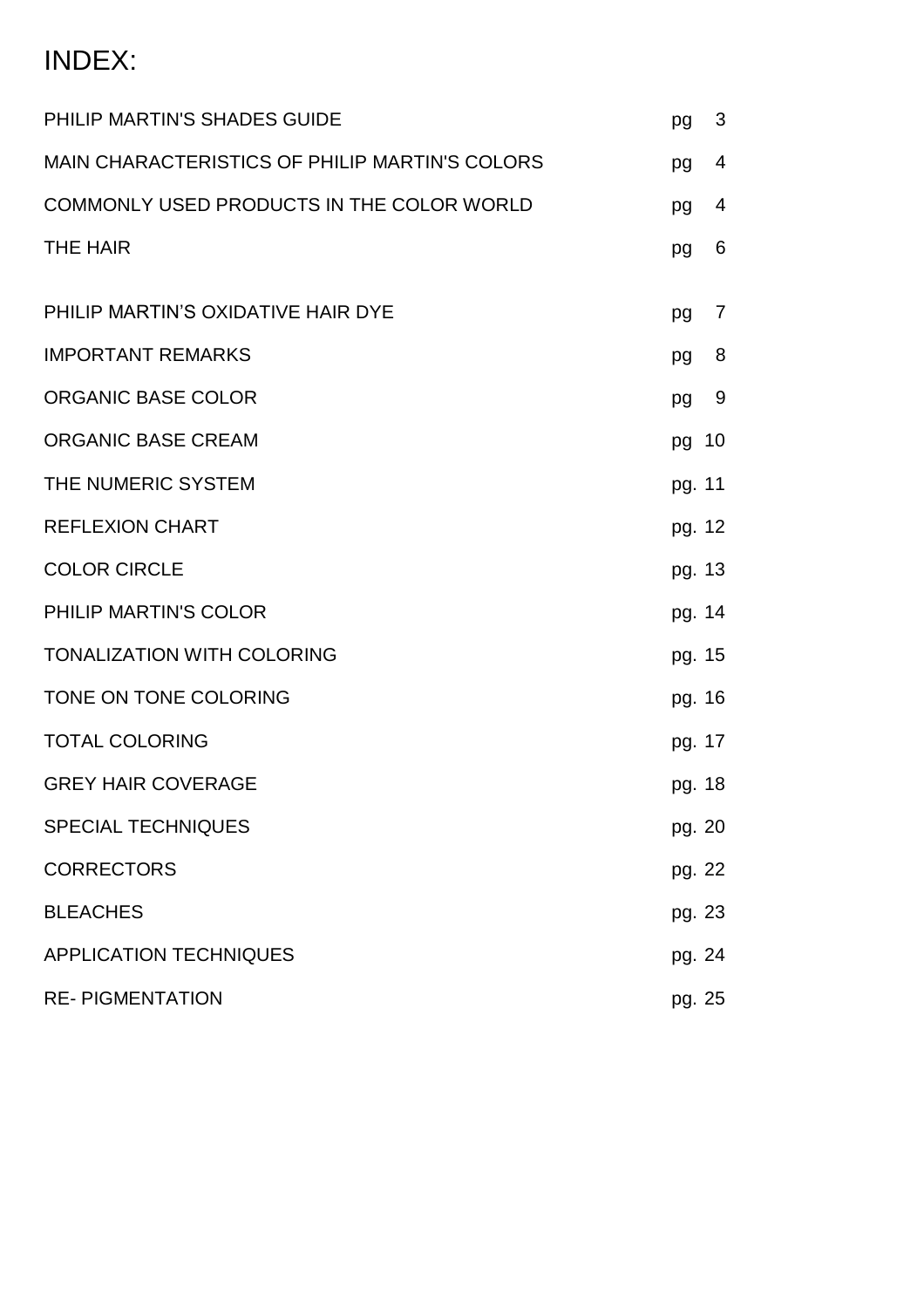# Philip Martin's shades guide

| <b>COLORI NEUTRI &amp; FREDDI</b> |       | <b>COLORI CALDI</b>               |       |  |
|-----------------------------------|-------|-----------------------------------|-------|--|
| <b>NATURALS</b>                   | X,0   | <b>VIOLET GOLDEN</b>              | X, 23 |  |
| <b>INTENSE</b><br><b>NATURALS</b> | X,00  | <b>GOLDEN</b>                     | X,3   |  |
| <b>ASH</b>                        | X, 1  | <b>GOLDEN VIOLET</b>              | X,32  |  |
| <b>INTENSE ASH</b>                | X, 11 | <b>INTENSE GOLDEN</b>             | X,33  |  |
| <b>GOLDEN ASH</b>                 | X, 13 | <b>GOLDEN COPPER</b>              | X,34  |  |
| <b>VIOLET</b>                     | X,2   | <b>GOLDEN</b><br><b>MAHOGANY</b>  | X,35  |  |
| <b>GREY/PEARL</b>                 | X,21  | <b>COPPER</b>                     | X,4   |  |
| SILVER/LILAC                      | X,22  | <b>VIOLET COPPER</b>              | X,42  |  |
| <b>MAHOGANY</b>                   | X, 5  | <b>COPPER GOLDEN</b>              | X,43  |  |
| <b>IRISEE MAHOGANY</b>            | X,52  | <b>INTENSE COPPER</b>             | X,44  |  |
| <b>ICE</b>                        | X,07  | <b>COPPER RED</b>                 | X,46  |  |
| <b>SAND</b>                       | X,7   | <b>RED</b>                        | X,6   |  |
| <b>ASH CHOCOLATE</b>              | X, 81 | <b>VIOLET RED</b>                 | X,62  |  |
|                                   |       | <b>RED COPPER</b>                 | X,64  |  |
|                                   |       | <b>RED MAHOGANY</b>               | X,65  |  |
|                                   |       | <b>INTENSE RED</b>                | X,66  |  |
|                                   |       | <b>CHOCOLATE</b>                  | X, 8  |  |
|                                   |       | <b>GOLDEN</b><br><b>CHOCOLATE</b> | X, 83 |  |
|                                   |       | <b>RED CHOCOLATE</b>              | X, 86 |  |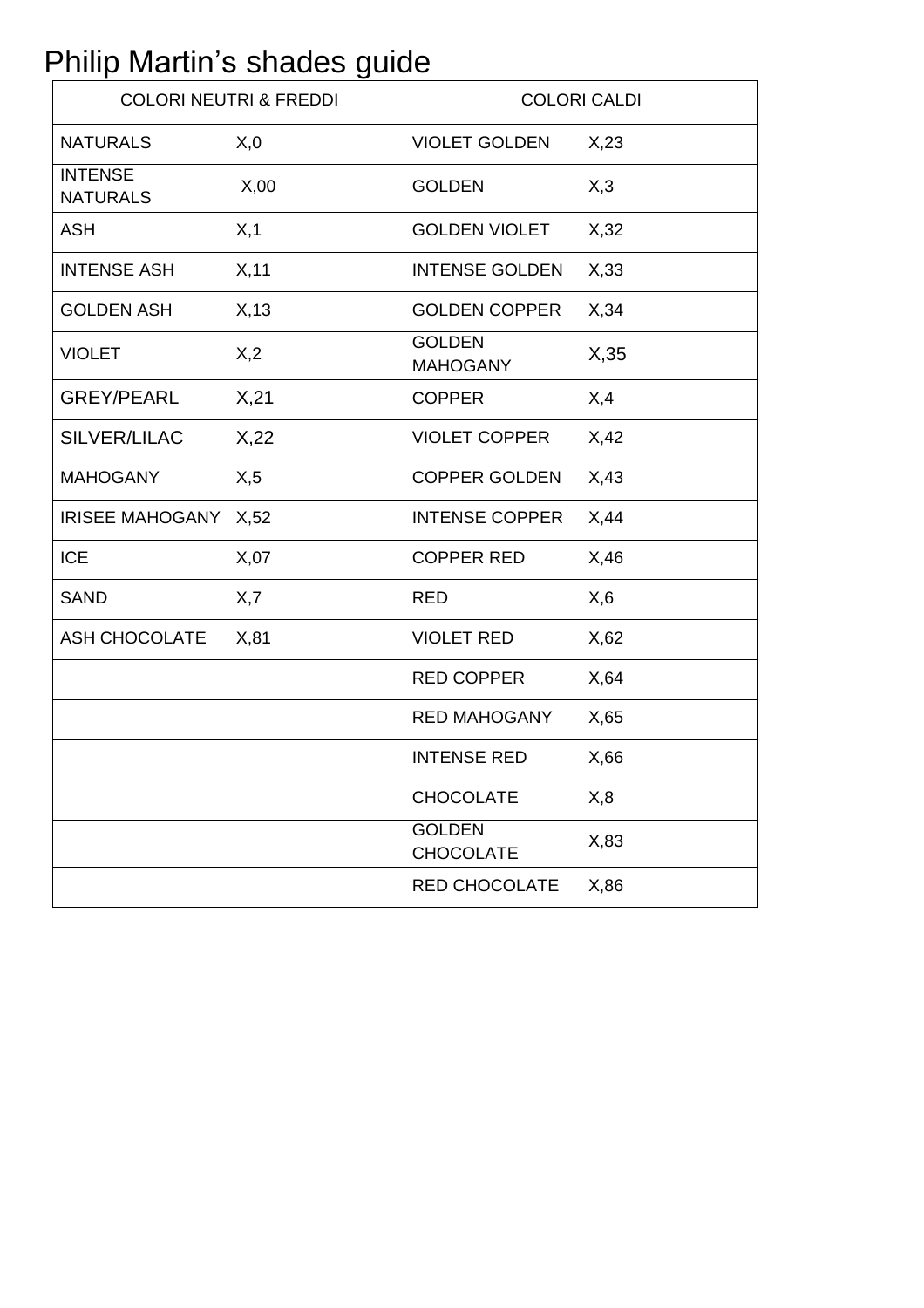# MAIN CHARACTERISTICS OF PHILIP MARTIN'S COLORS

- 1. Organic Basic Color and Organic Cream are the color systems provided by Philip Martin's. Organic Basic Color is a performing gel color with bright reflections and grants both 100% coverage of grey hair and a long lasting effect. Organic Base Cream is a creamy formulation, it grants a perfect coloring on grey hair as well as a long lasting and elegant reflections.
- 2. Organic Color: our color allows a small and rational stock. It can provide with a permanent and/or a toning color effect thru the simple use of different oxidant levels and thru different timings on the poses.
- 3. Organic Basic Color Organic Base Cream: are characterised by base colors, reflexing nuances and correctors which allow a large array of color selections which can satisfy a contemporary and quality aware clientele and their specific needs.
- 4. The highly selected chemical composition of our formula, as well as the high presence of organic bio extracts, make our color safe and comfortable to be used with maximum respect for hair and scalp.

 $\overline{1}$ 

5. Important: we do not suggest the mixing between gel colors and cream colors.

### COMMONLY USED PRODUCTS IN THE COLOR WORLD

| TEMPORARY COLORING<br><b>TONING CONDITIONER</b>                       | <b>TONING</b><br>OIL & CREAM                                                            | PERMANENT<br>OIL & CREAM                                                                                                                                                         |
|-----------------------------------------------------------------------|-----------------------------------------------------------------------------------------|----------------------------------------------------------------------------------------------------------------------------------------------------------------------------------|
| <b>COLOR IT</b>                                                       | TONE ON TONE REFLECTIONS<br>AND OXIDATION:<br>USING ATTIVATORE 3 OR 7<br><b>VOLUMES</b> | 10-20-30 VOLUMES                                                                                                                                                                 |
| <b>SUPER BLEACHING</b><br>ULTRA OIL & CREAM                           | <b>DECOLORING</b>                                                                       | BEFORE AND AFTER TREATMENT                                                                                                                                                       |
| 40 volumes<br>NOTE: the Highlightes only<br>activates with 40 volumes | Colour lite & Free hand luxury (ideal<br>for total bleaches)<br>10 - 20 - 30 - volumes  | Calming Spray (pre)<br>Jojoba Oil (pre)<br>Calming Wash (post)<br>Colour Maintenance (post)<br>Colour Repair (post)<br>Free IT (post)<br>Color IT (mantenimento-<br>mainteining) |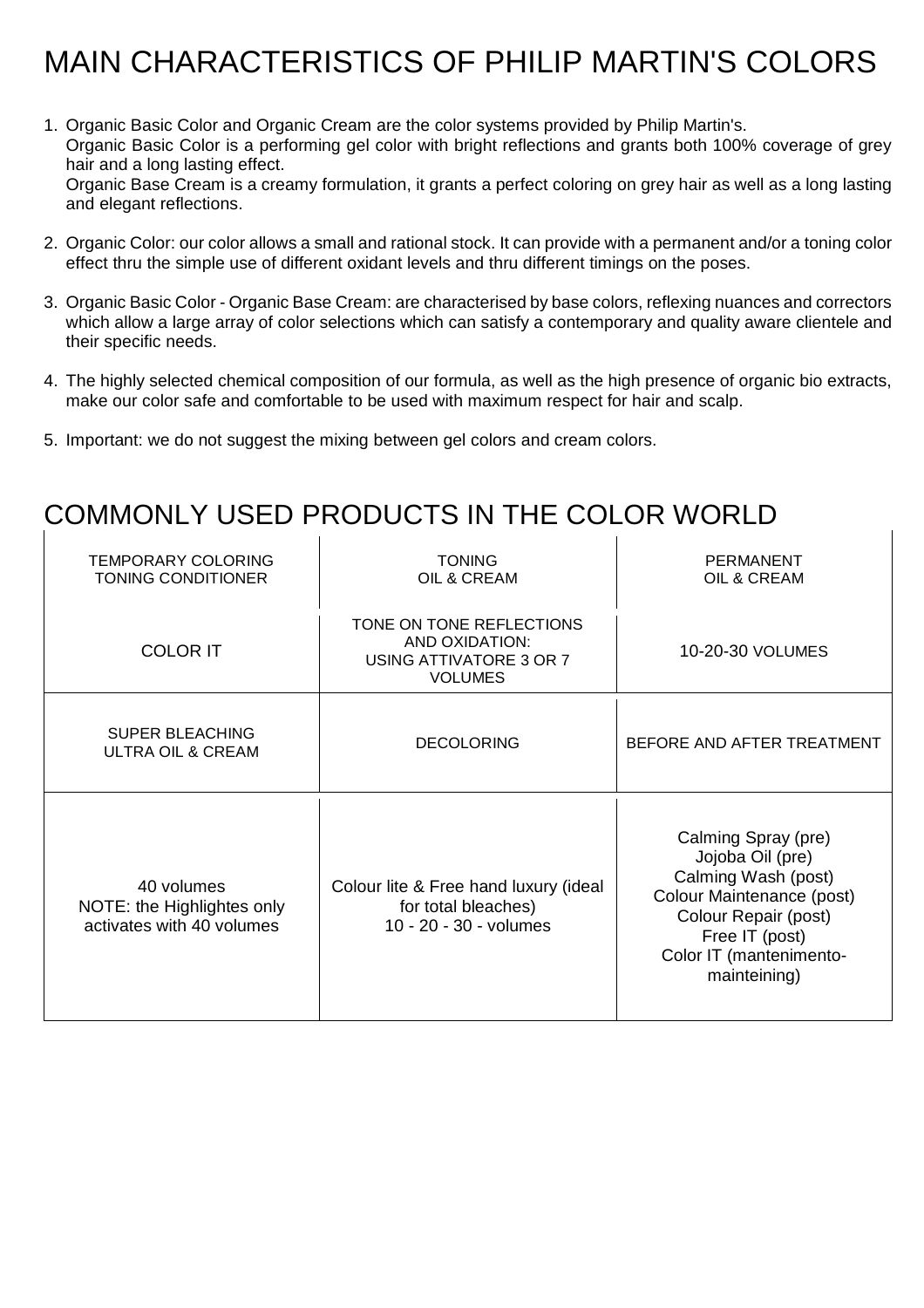# THE HAIR

If you imagine the structure of the hair as the trunk of a tree: the root of the hair will end up as an enlargement, the hair bulb which is whiter in color and softer in texture than the shaft is contained in a follicular involution of the epidermis called the hair follicle. The layers of the bulb of the hair are made of fibrous connective tissue, glassy membrane, an external root sheet composed of epithelium and granular stratum, a cuticle, a cortex and the medulla of hair.

The internal part of the shaft represents about 80% of the capillary mass and is the point where the color, bleach and permanent act on.

The hair is a combination of protein and water: keratin (which is a protein) at 80%, water for approximately 10- 15% and for the remaining percentage by pigments, minerals and lipids.

### THE HAIR CAN BE SUB DIVIDED IN TWO PARTS: THE BULB AND THE **SHAFT**

The bulb is positioned in the root in the hair follicle, thus, the cavity of the scalp. The follicle has a large concentration of microscopic blood vessels. The blood passing through them feeds the growth area. As soon as new cells arrive at the top of the bulb, they develop on the hair's external cuticle and the internal shaft. Special cells called melanocytes produce the melanin. The pigment which colors the hair. People with dark hair have a larger pigment concentration than blonde haired people.

### THE HAIR SHAFT

The hair shaft is the visible part of the hair and it is composed by stratified and agglomerated cells in squamous shapes which are made of keratin and a small quantity of water.

Sebum is a natural oil produced by the follicles sebaceous glands and produces oil the keratin agglomerates. The cuticle is the most exposed part of the hair to the atmospheric and cosmetic agents. If it is altered due to the use of aggressive ammoniac based hair colors it can cause a vicious circle which may damage the hair. Healthy cuticles are smooth and bright with shiny and natural reflection which enhance the hair's color.

MARROW BARK **CUTICLE** 

### PHILIP MARTIN'S OXIDATIVE HAIR DYE

An oil based color and a cream based color which are mixed, used and posed for the same period but which create two extraordinary but yet different results.

Two different formulations which supply and ensure all the needed answers to demanding, original, professional hair stylists which want supply a niche quality color result to their clients.

Organic base color is an oil based color which once mixed with "activating" substances transform itself in a gel easy to apply color.

The Organic base color enhances the brightness and the reflection of the hair color and is a high performance instrument which enhances technicality and puts it to service of creativity.

Organic basic color cream is an oxidative creamy color which develops a perfect coverage for grey hair. It has three different tonalities which can meet up with any color preferences.

The Cream is a traditional support for a colouring system but unique in its cosmetic ingredient composition which gives to the hair an elegant reflection, an easy pose as well as perfect results.

Philip Martin's color is the result of a constant research which involves the blending of high quality chemical substances and organic extracts which mixed together in perfect respect of the hairs and scalp health, fully take care of the ambient in which the worker performs in.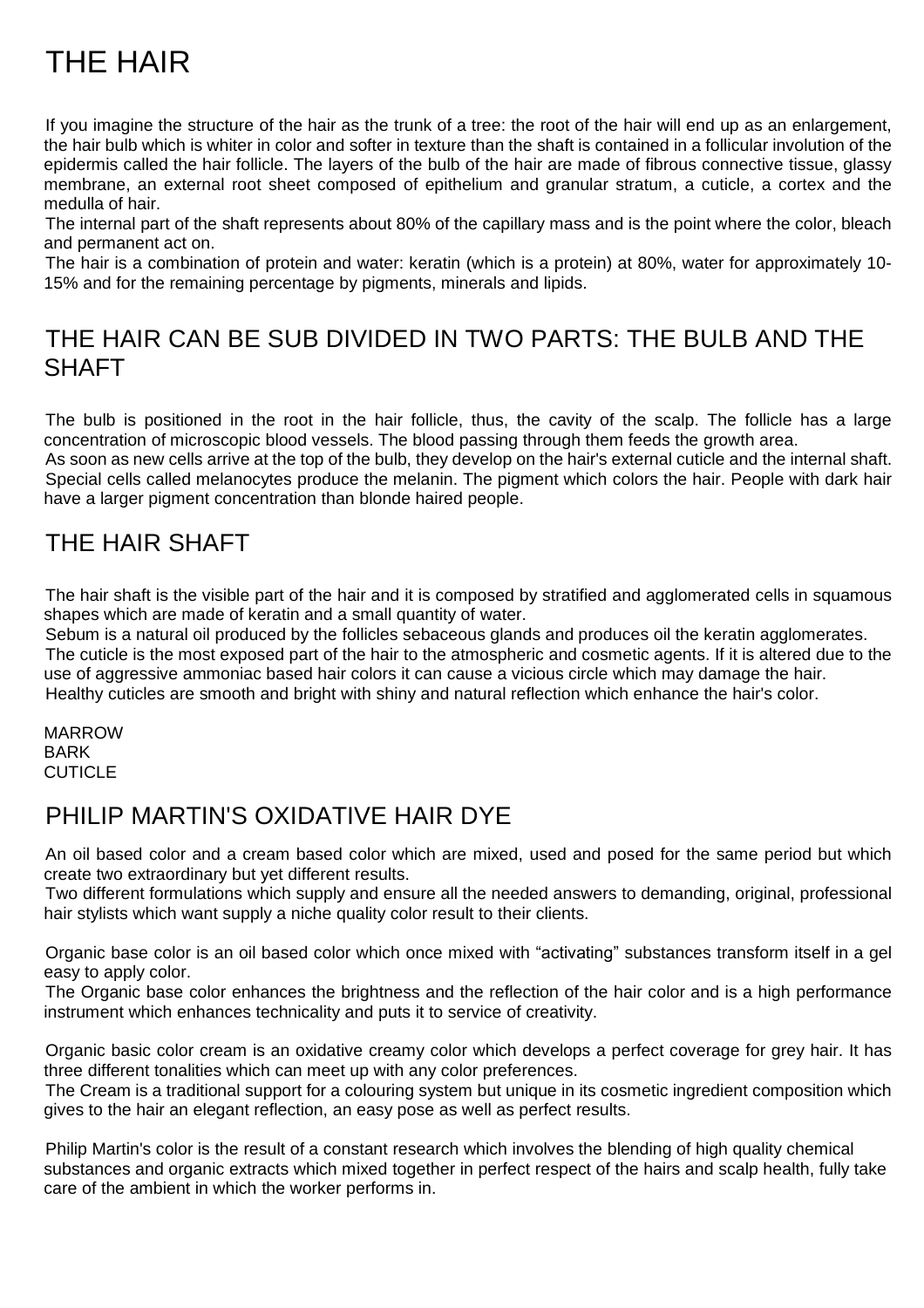## COLOR: HOW CAN I USE IT?

| 1- PERMANENT COLORING                                                                             | 2- TONE ON TONE                    | 3- SOFT TONE ON TONE                                         |
|---------------------------------------------------------------------------------------------------|------------------------------------|--------------------------------------------------------------|
| (3%)<br>or 10 Volumes<br>(6%)<br>or 20 Volumes<br>(9%)<br>or 30 Volumes<br>or 40 Volumes<br>(12%) | (1%) 3 Volumes<br>(2.2%) 7 Volumes | (1%) 3 Volumes + acid cream<br>(2.2%) 7 Volumes + acid cream |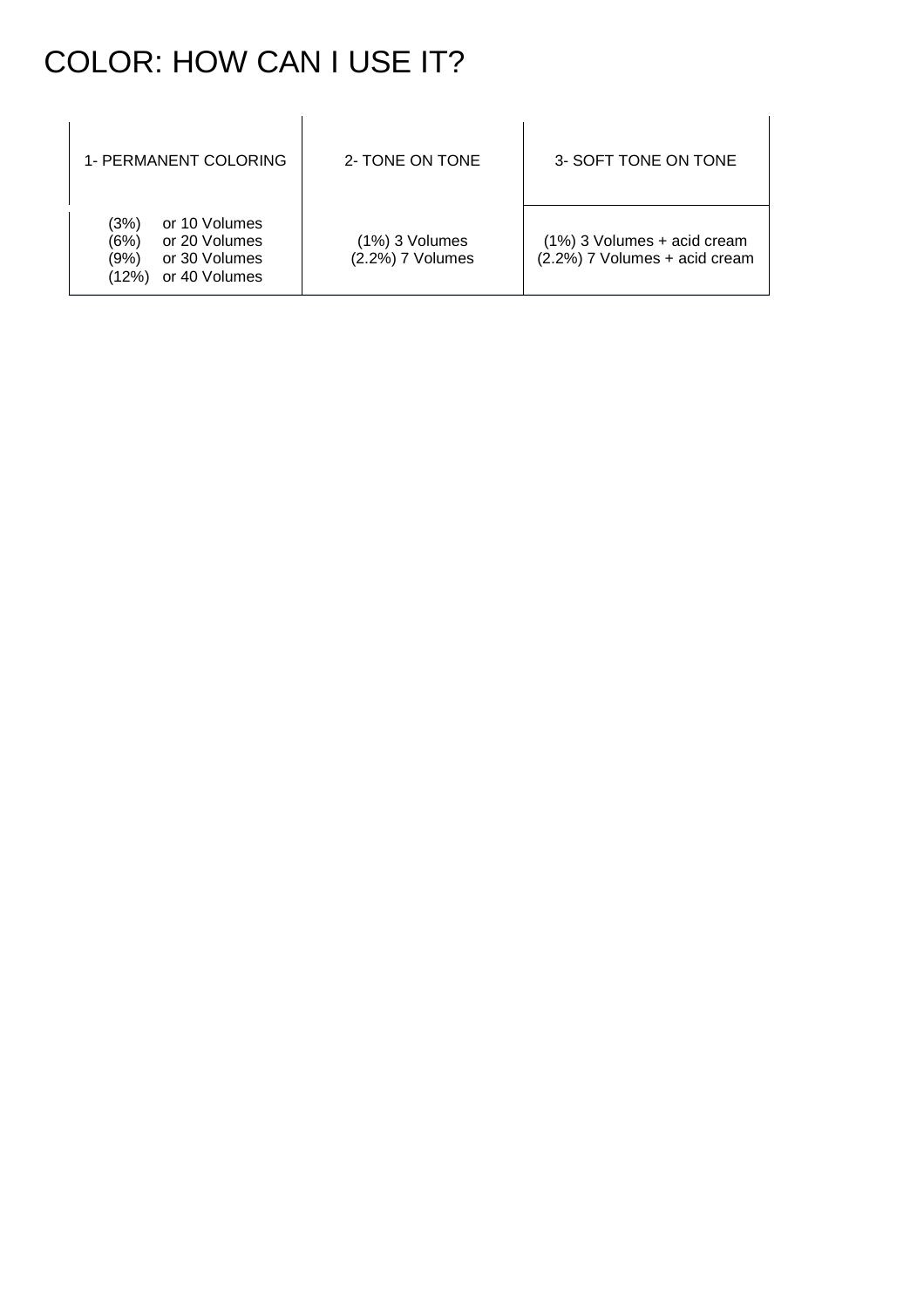## IMPORTANT OBSERVATIONS

Carefully follow the following indications:

- Use a scale to perfectly measure the needed quantity.
- Always made a skin sensitivity test. For more information, see further information listed here below.
- Always wear gloves to apply the coloring substances and avoid a prolonged contact on the skin.

- Avoid contact on the eyes with the coloring substances. In case eyes should come into contact with it, rinse the eyes thoroughly with warm water. In case of a lasting irritation, consult a doctor.

- Do not use these coloring products to color eyelashes and eyebrows.
- They are only for external use.
- Keep away from children.
- Professional use only

#### Skin sensitivity test:

Some people can be intolerant to some substances present in hair cosmetic products or to some coloring substances. A skin sensitivity test is always recommended at least 48 hours before the treatment by mixing the same quantity of color and activating substance and by applying the mixture on a clear and dry skin care area of the inner elbow or behind the ear. On the select skin area, a band-aid can be applied or the area can be left uncovered for the following 48 hours. If there should be a skin irritation phenomenon after the said period, the application of a color product is not suggested.

NOTE: USE BASIS 3.0 - 4.0 - 5.0 FOR SKIN SENSITIVITY TESTS because the 3.0 - 4.0 - 5.0 are the only colors with a very high quality of pigments.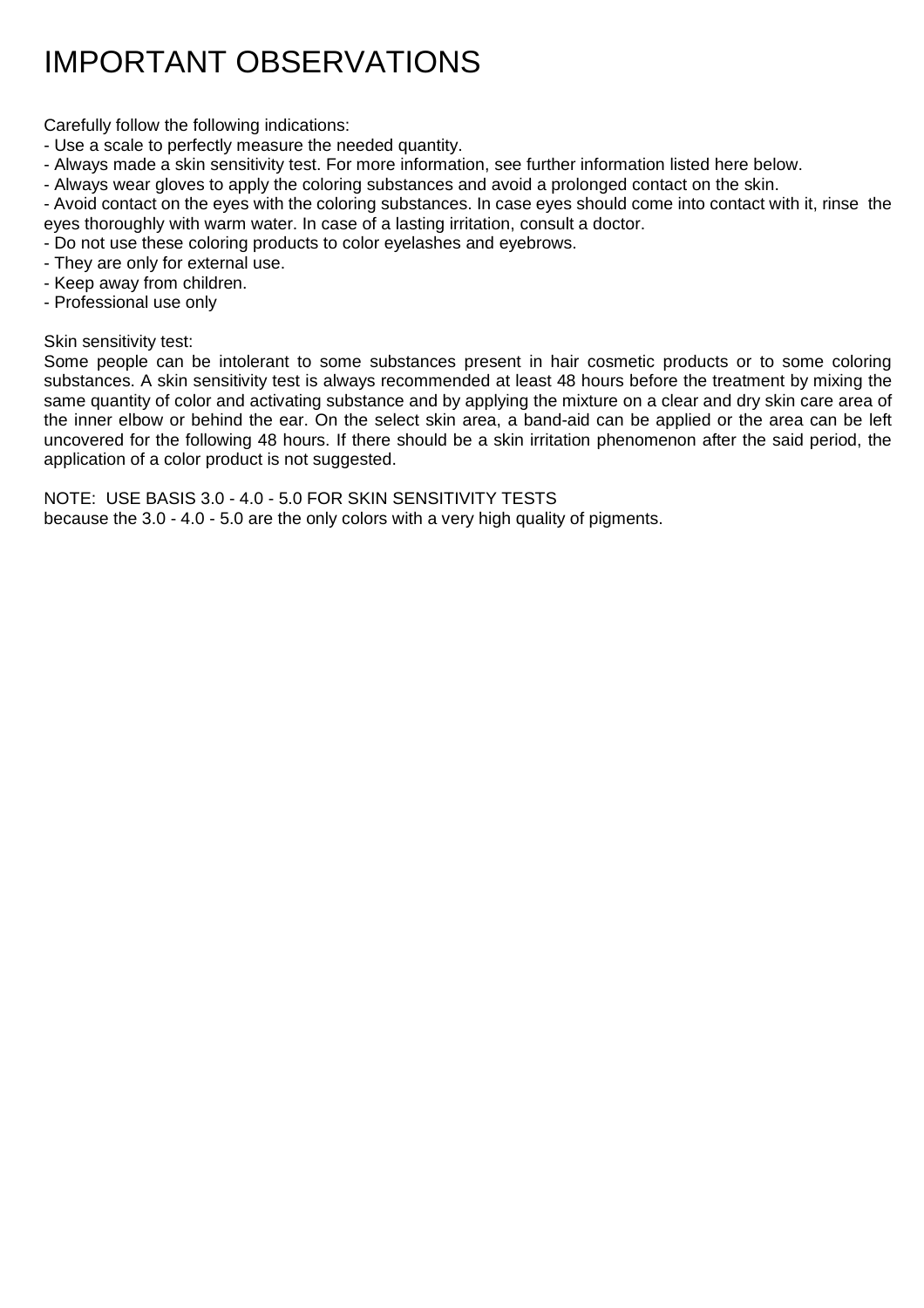# ORGANIC BASE COLOR

A high quality selection of raw materials combined with bio oils are extremely functional for a coloring process and can supply surprising performances.

An oil which acts as a base which transfers the pigments in the hair, gives an evident result of brightness, lasting color and complete grey hair coverage.

This is Philip Martin's oil oxidative color.

Extraordinary coloring results thanks to an innovative protective formula:

#### TREATING SUBSTANCES FOR SCALP

BARBADOS ALOE Soothing

LOTUS EXTRACT Calming

BABASSU OIL Emollient e Protective

MAIS OIL Nourishing and Emollient

VITAMIN C Anti oxidising

GARDENIA EXTRACT Anti oxidising

CACAO BUTTER Hydrating

COCONUT Nourishing and e Restructuring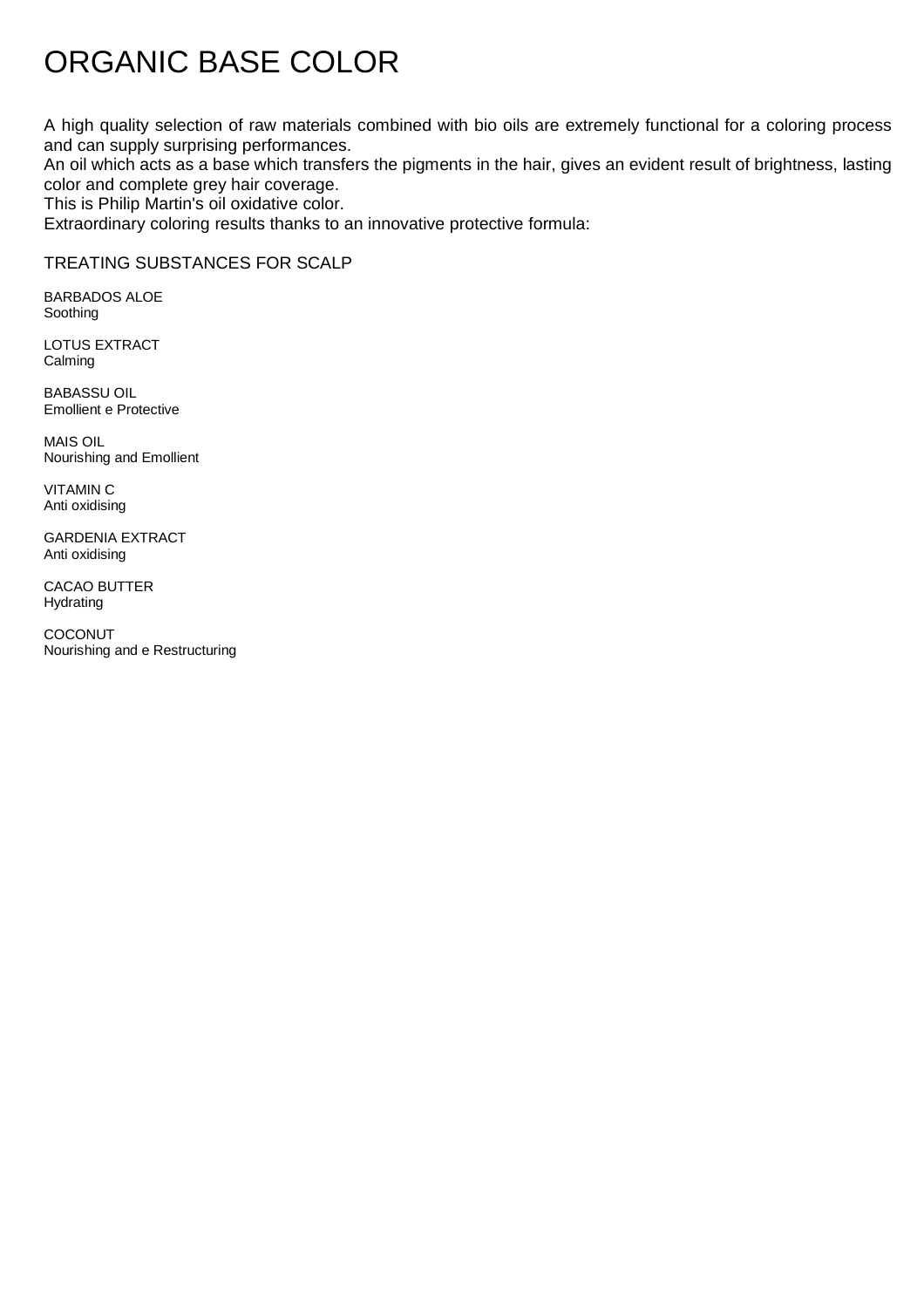## ORGANIC BASE CREAM

An oxidative cream base color with Bio extracts. Dedicated to those who want to add a cream support color system which retraces the characteristic Philip Martin's philosophy.

BIO AVOCADO OIL Regenerating

BIO OLIVE OIL Antioxidant

MONOI DE TAHITI Nourishing

JOJOBA OIL Soothing

MACADAMIA OIL Hydrating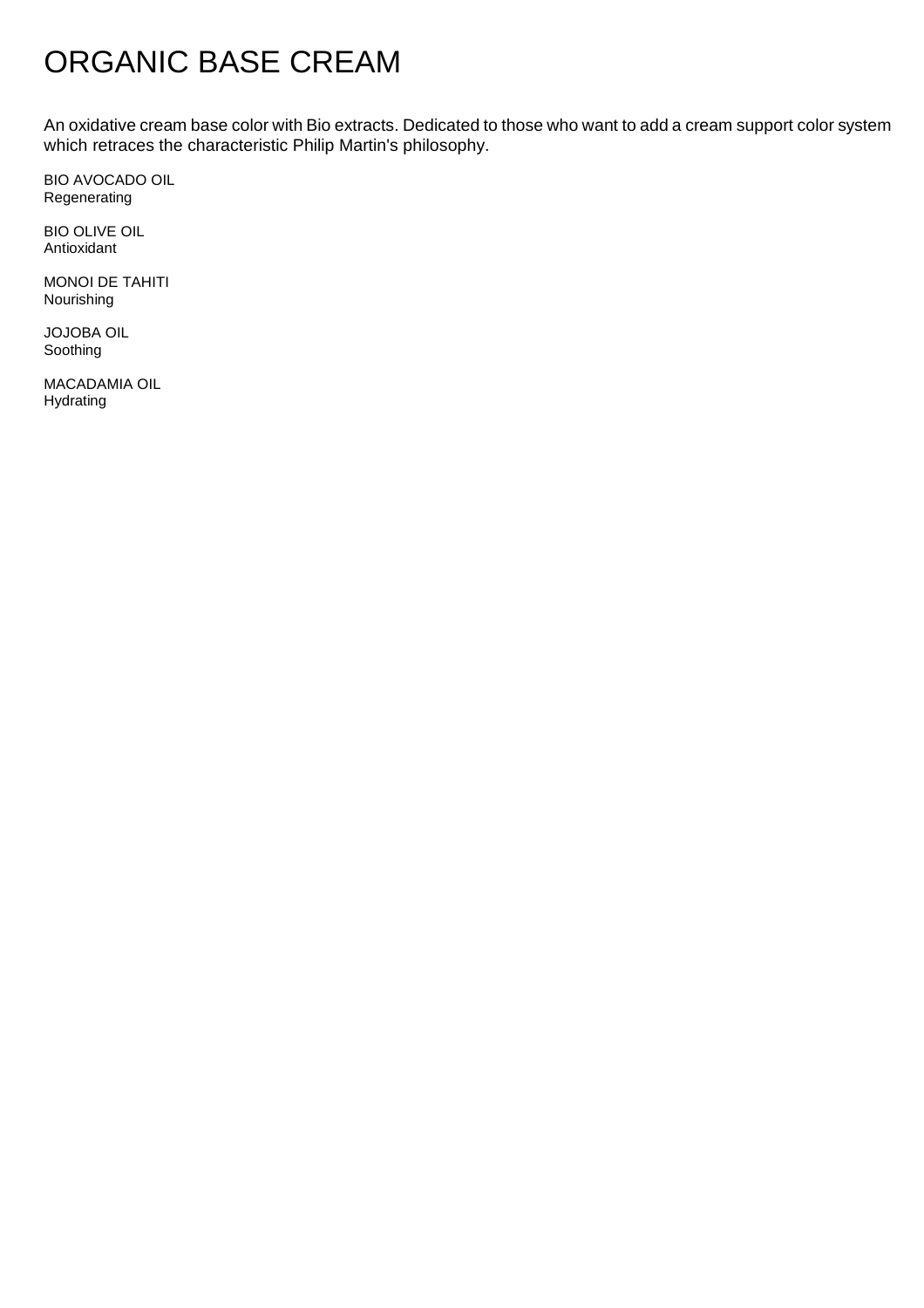# THE NUMERIC SYSTEM

- 1. How dark or how light the hair is  $=$  the tone height
- 2. The reflex and therefore which are the hair's shades that the hair color have

#### 1. TONE HEIGHT/SHINE LEVEL

Extra bright blonde Bright blond Light blonde Medium blonde Dark blonde Light brown Medium brown Dark brown **Dark** 

#### 2. REFLECTIONS / SHADES

Gold Copper Red Mahogany Violet Ash Beige

#### NUMBERS WITH ONE DIGIT AFTER THE SLASH

EXAMPLES:

- ./0 means a natural tone
- ./5 means red reflection
- ./3 means a gold reflection
- ./7 means a violet/irisé reflection

#### NUMBERS WITH TWO DIGITS AFTER THE SLASH

./43 the first number indicates a primary reflection

./43 the second number indicates the secondary reflection

./03 the 0 before the second number means "natural/reflection"

./44 the same number for the primary and secondary reflection means "intense"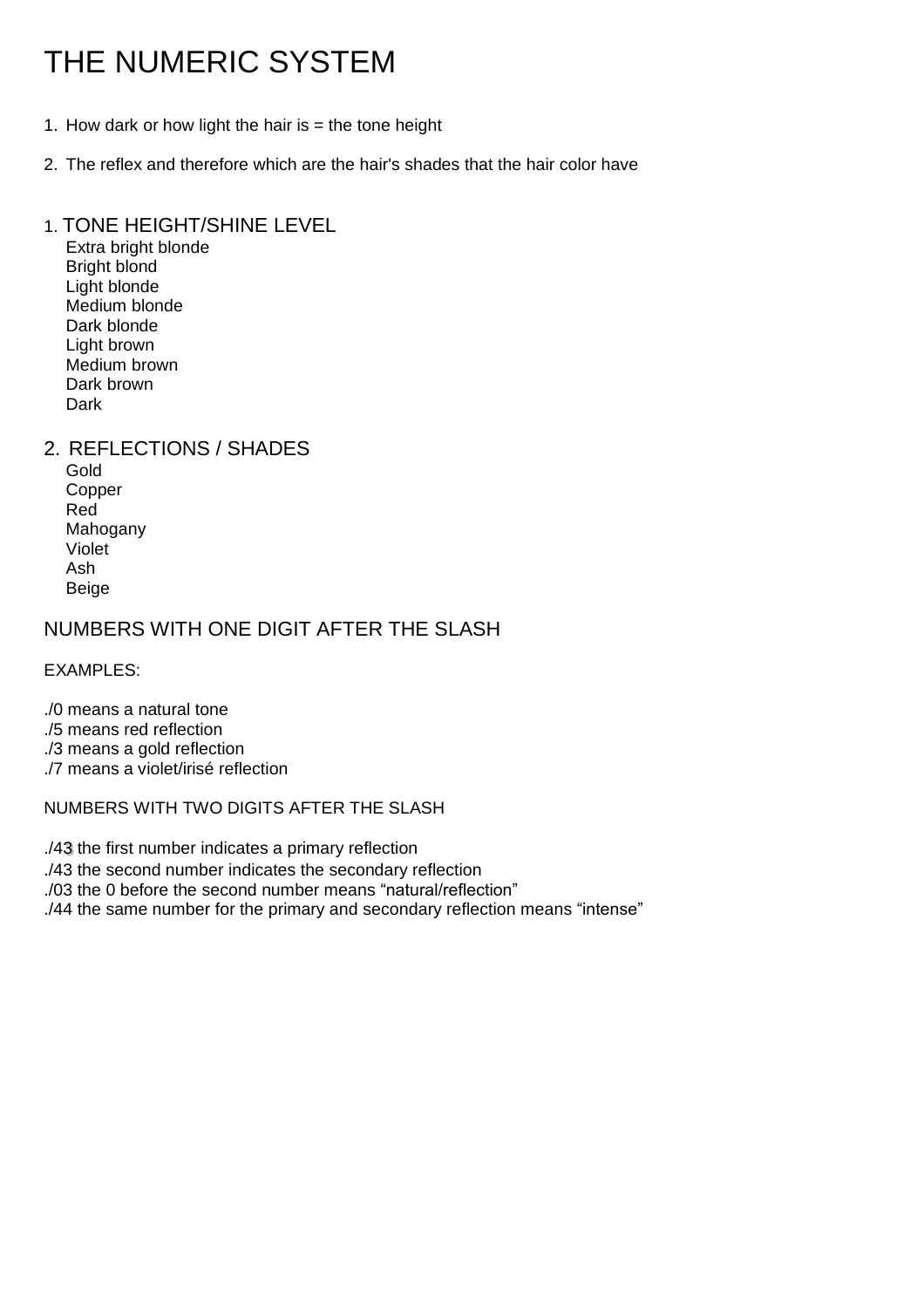## THE CIRCLE OF PHILIP MARTIN'S COLORS

The circle of colors is meant as a chromatic spectrum which has an absolute importance for colorists. It helps them in identifying which nuances neutralise and which intensify.

#### EXAMPLE OF NEUTRALISATION:

Base: 6.3 > Color to be reached: 5.2

By coloring the nuance 5.2 without first correcting the reflection, one part of violet will be neutralised due to fact that the Gold and Violet on the color circle are opposed to each other.

#### EXAMPLE OF INTENSIFICATION:

Base: 5.5 > Color to be reached: 5.2

The initial red hair base color is an ideal premise for a brilliant Violet reflection due to the fact that Red and Violet are adjacently positioned on the color circle and they enhance each other.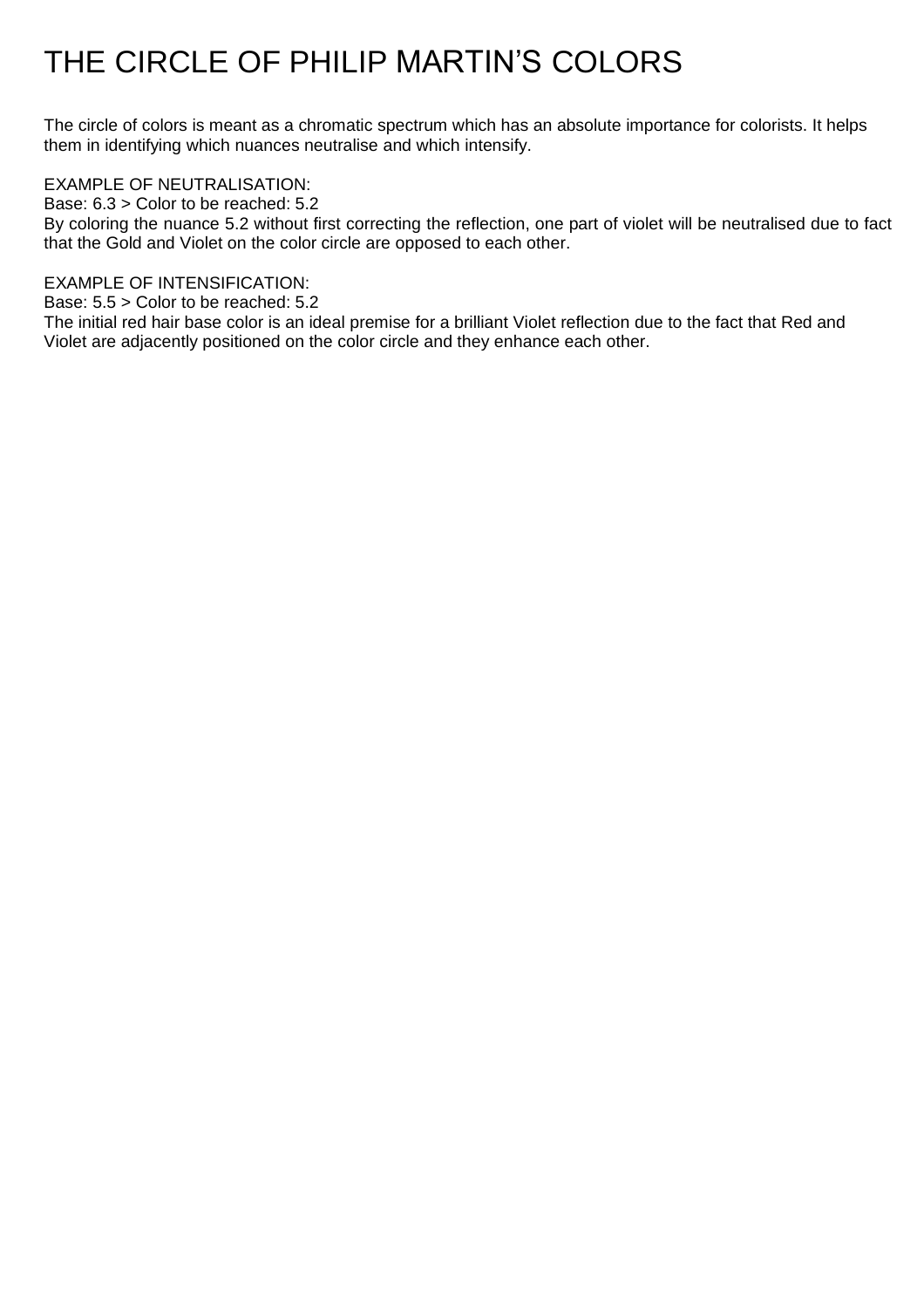## ORGANIC BASE COLOR, PHILP MARTIN'S COLORING

- 100% grey hair coverage

- long lasting

- bleaching or darkening of natural pigments

PHILIP MARTIN'S ACTIVATORS

3 VOLUMES 7 VOLUMES 10 VOLUMES 20 VOLUMES 30 VOLUMES 40 VOLUMES

#### HOW TO USE

The permanent coloring can be obtained with different concentrations of ACTIVATOR  $H_2O_2$ . Every ACTIVATOR has particular characteristics.

|              | <b>COLOR CHOICE</b>                                        | <b>POSE TIMING</b> |
|--------------|------------------------------------------------------------|--------------------|
| $3-7$ vol.   | to darken                                                  | $9/10$ min         |
| $10-20$ vol. | tone on tone or 1 tone bleaching<br>and grey hair coverage | $35 \text{ min}$   |
| 30 vol.      | 2 tone bleaching or<br>covering for refgractory hairs      | $35 \text{ min}$   |
| 40 vol.      | 3-4 tone bleaching                                         | 50/55 min          |

NOTE: Depending on the hair structure its temperature the bleaching can be more or less intense.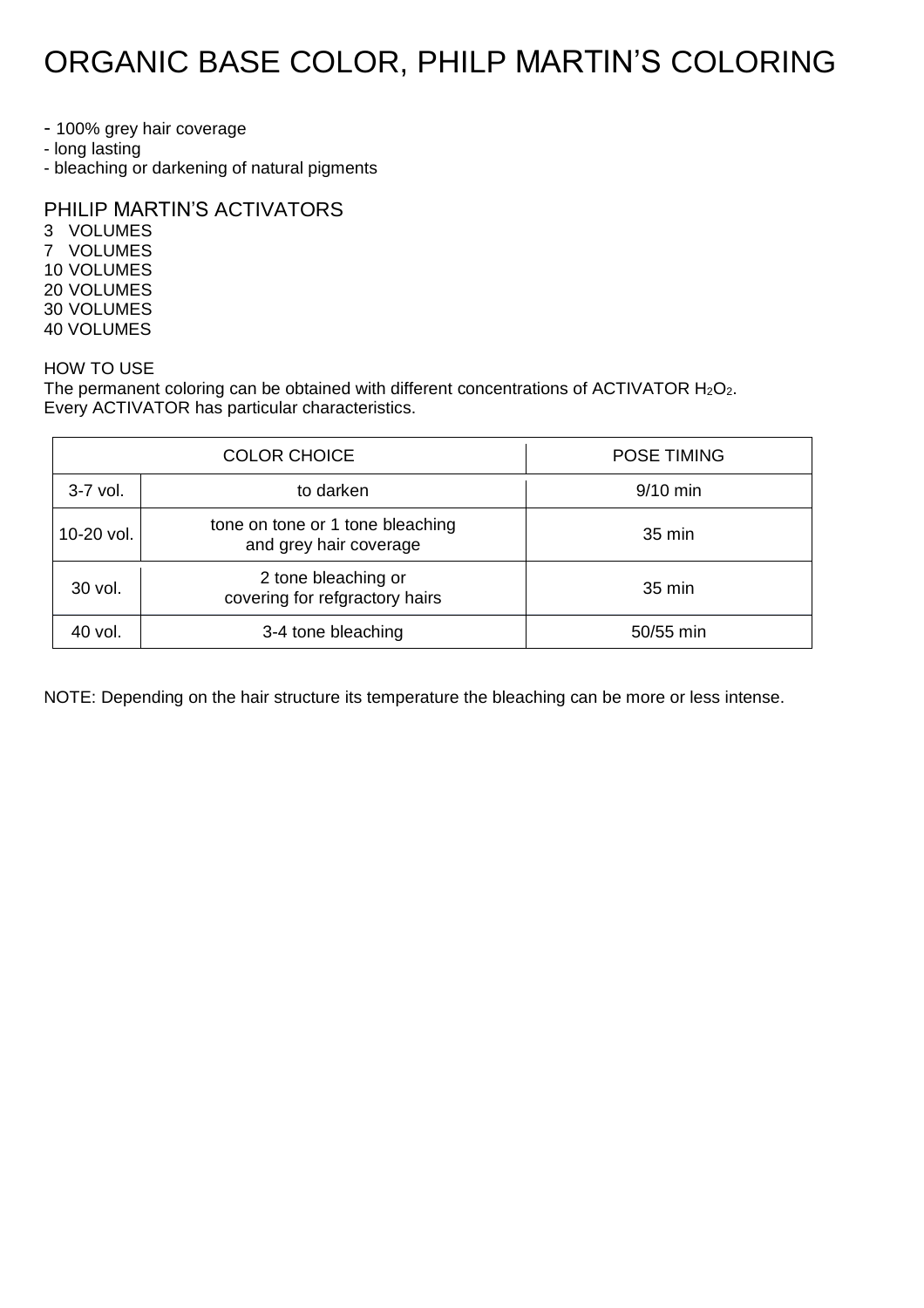# TONALIZATION WITH COLORING

SEMI-PERMANENT COLORING MEANS

- a partial modification of the natural pigment;

- grey hair coverage up to 80%;

- an additional deposit of pigments over the existing natural ones

HOW TO USE

1. If necessary, first wash the hair with 24 Everyday Shampoo or Purifying Wash or moisten the hair with water;

2. Distribute uniformly the oxidated highlight enhancer on moist hair and leave in pose.

MIXING RATIO

POSE TIMING From 10 to 20 minutes depending on the porosity WITHOUT HEATING SOURCE

SUGGESTION: if a semi-permanent coloring is combined with base tones up to 80% of grey hair coverage can be obtained.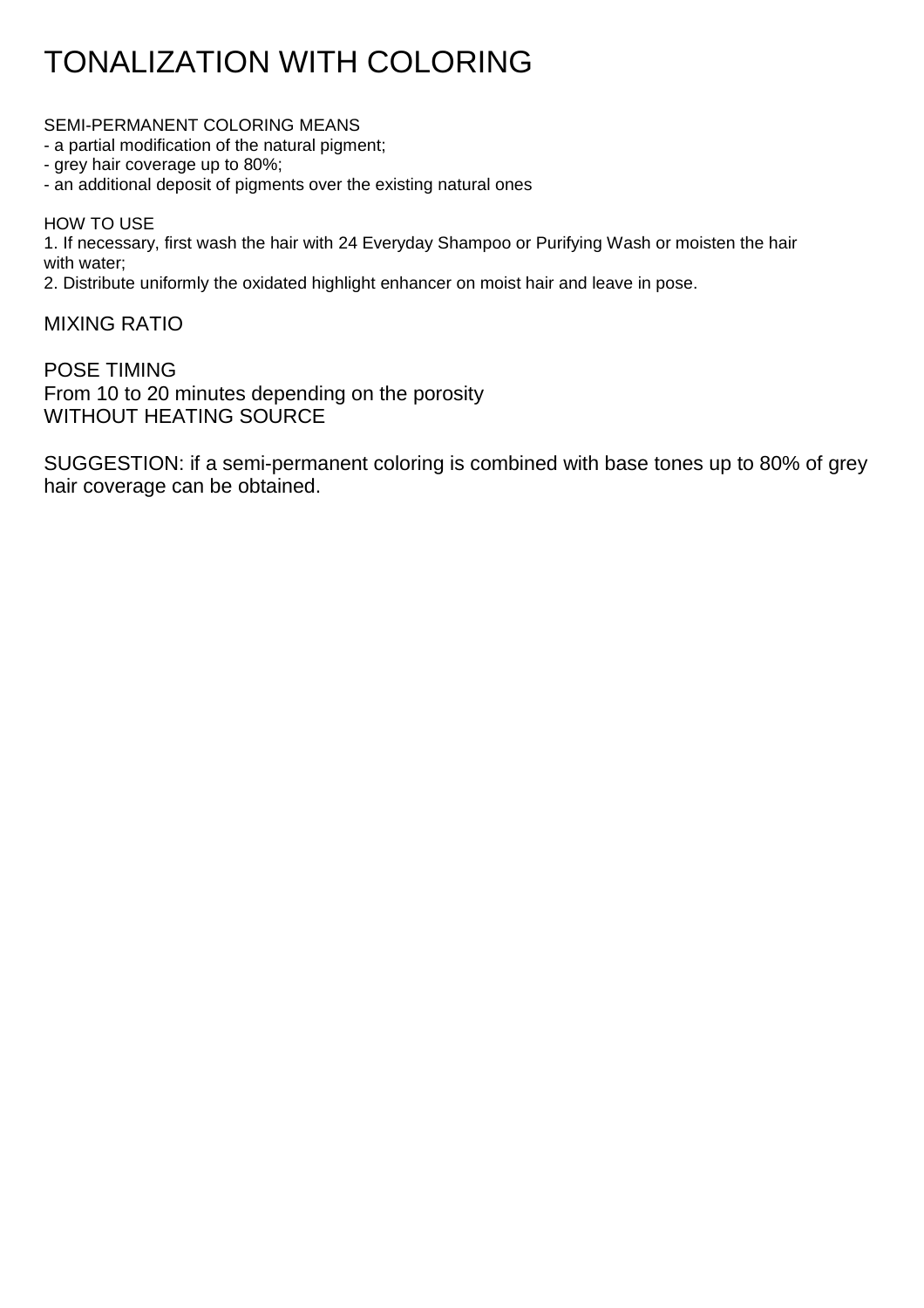### TONE ON TONE "SOFT " COLORING WITH ACID CREAM

If the acid cream is added to a tone on tone coloring mixture, it will condition the hair at best by closing the scales, fix the pigment and leave the hair extremely shinny.

#### ACID CREAM

- acid components which help the closing of the scales of the hair

- amino acids, peptides, polyquaternium 7 and polyquaternium 10 protect the porous structure of the hair.

before coloring after coloring before coloring

HOW TO USE

- 1. If necessary, first wash the hair with 24 Everyday Shampoo or Purifying Wash or moisten the hair with water;
- 2. Mix 1 part of color and 0,5 to 2 parts of ACID CREAM.
- 3. Add 2 parts of Activator (to be calculated only on the color quantity used)

SUGGESTION: the acid cream is particularly indicated for lengths and porous ends of the hair. For pastel colorings after bleaching. The more the quantity is increased the more the reflection shall be lightened.

POSE TIMING From 10 to 20 minutes depending on the porosity WITHOUT HEATING SOURCE

### FIRST COMPLETE COLORING

Apply the ORGANIC BASE COLOR at 6% o 9%, starting from a distance of 2 cm from the roots and apply firstly on lengths and then on ends.

Subsequently prepare a new mixture with 6% and apply it on the roots.

SUGGESTION: if the hair is shorter than 10 cm the color can be applied with a single application on roots, lengths and ends.

### REGROWTH COLORING

Treat the regrowth with ORGANIC BASE COLOR and the adequate ACTIVATOR

SUGGESTION: if ends and lengths are slightly faded, after the suggested pose timing on the regrowth, emulsify the color on ends and lengths. Leave in pose from 5 to 10 minutes.

### COLORING THE REGROWTH AND EQUALISING THE LENGHTS

There are different solutions in order to equalise the color on the lengths and ends

- 1. With a tone on tone treatment and 3 volume Activator
- 2. With a soft tone on tone treatment and acid cream
- 3. Coloring with ORGANIC BASE COLOR 3% on lengths and on lightened ends
- 4. With ORGANIC BASE COLOR 6% in order to avoid overloading the color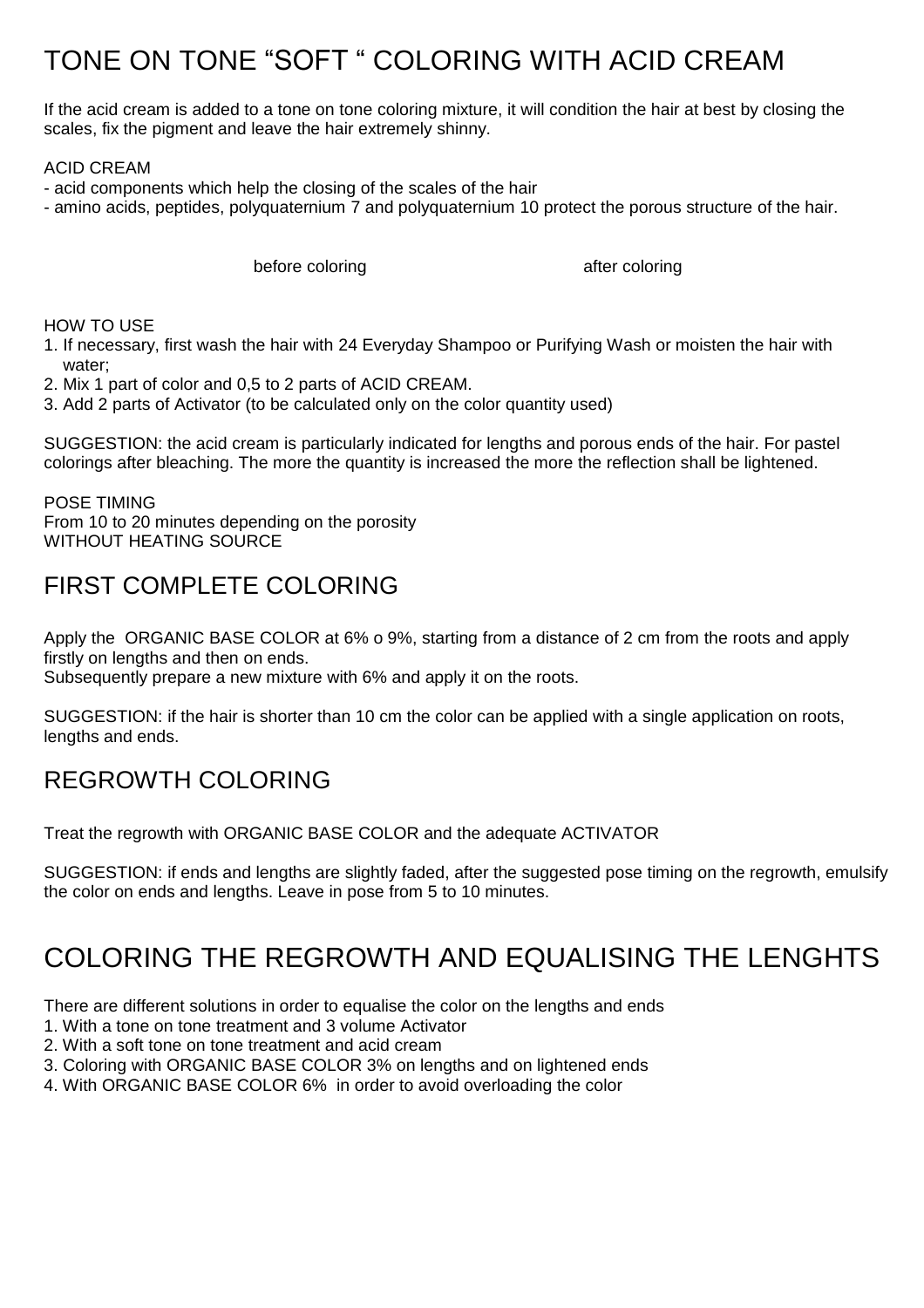## GREY HAIR COVERAGE

#### HOW TO USE

The best grey hair coverage is obtained by using natural colors  $(x,0 - x,00)$ . Fashion colors can be added in order to achieve personalised colourings.With the x,00 it is recommend to use cold shades.

WARM X.3 GOLD BASE TONES COLD .0 / .00 NATURAL

Base tones cover up to 100% grey hair from the tone 1 to the tone 10. They can be mixed with fashion shades in order to obtain customised effects.

before the coloring before the coloring

MIXING RATIO

\* Under 5.0 use 20 volumes over 6.0 use 30 volumes

Example

POSE TIMING 35 minutes

SUGGESTIONS:

- use a sufficient quantity of color

- respect the pose timings

- the color has to be dabbed not brushed

### COLORING GREY HAIR WITH FASHION (WARM) TONES

If the desired result is to cover grey hair but giving special attention to Fashion shades the percentage of the X.0 color base can be partly or totally substituted.

x,3 nuance has the capacity of covering grey hair. Anyway, it has to anyway be well analyzed by several factors such as the percentage of the grey hair to be covered, how much the hair reacts to the color and the height of the desired tone.

PERCENTAGE OF GREY HAIR FROM 0% - TO 50% - add 1/3 base tonality .0 and .00 or .3.

EXAMPLE: The desired color is 6.34 with a percentage grey hair at 40%.

Fashion nuance 6.34 Base tone 5.3 ACTIVATOR

PERCENTAGE OF GREY HAIR FROM 50% TO 100% - add the same quantity of base tonality .0- 0.00 or .3

EXAMPLE: If the color to be reached is 6.34. with a percentage grey hair at 100%.

Fashion nuance 6.34 Base tone 5.3 Base tone 6.0 ACTIVATOR

\* Depend on the hair porosity POSE TIMING 35minutes

SUGGESTION: Add to the Fashion colors corresponding to X,4 Copper, X,45 Red Copper and X,5 Red only the gold .3.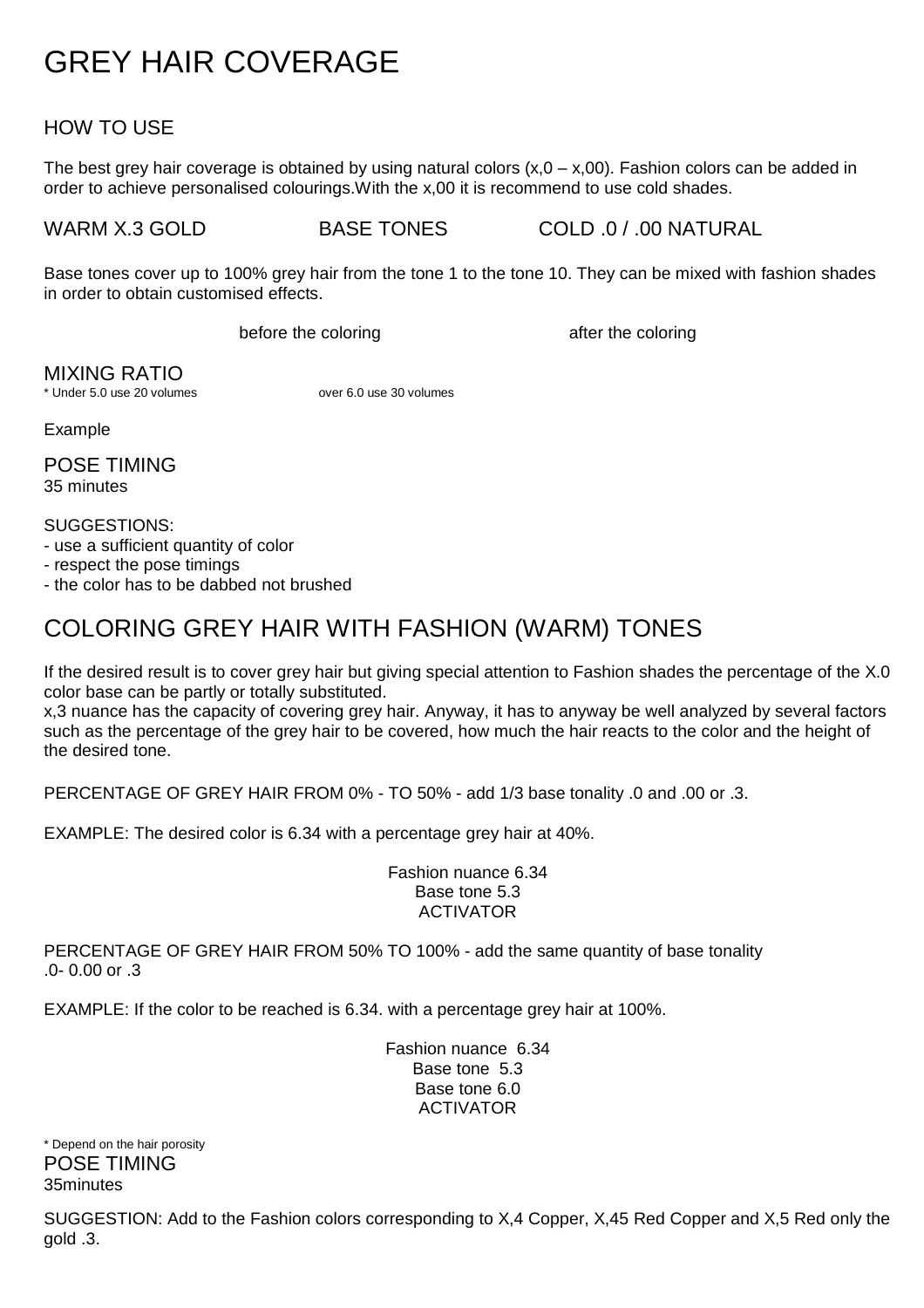### INTENSE MIXTURE / SPECIAL TECHNIQUES COLOR BASE \_/00

A Coloring with \_/00 will allow you a deeper grey coverage. It is a colder coloring and is therefore more adapt in colourings with less warm reflections and can enhance ash tones. It can be used to obtain a neutral coloring.

MIXING RATIO - E.G. .4.00

\* under 5.0 use 20 volume over 6.0 use 30 volume

EXAMPLE:

POSE TIMING 35 minutes

### BLEACHED OR VERY LIGHT NUANCE HAIR TONALIZATION

ORGANIC BASE COLOR nuances 9.21, 9.22, 10.21, 10.22 are indicated to tone bleached or very light hair. Due to the porosity of this kind of hair, it is suggested to constantly control the evolution of the coloring process. The toning dilution rate is 1:2 with activator at 3 or 7 volumes.

HOW TO USE IT:

EXAMPLE POSE TIMING from 6 to 9 minutes, depending on the porosity

WITHOUT HEATING SOURCE

SUGGESTIONS: this pastel coloring is to be done immediately after the bleaching or highlighting. We suggest the application of a specific reconstructive hair mask.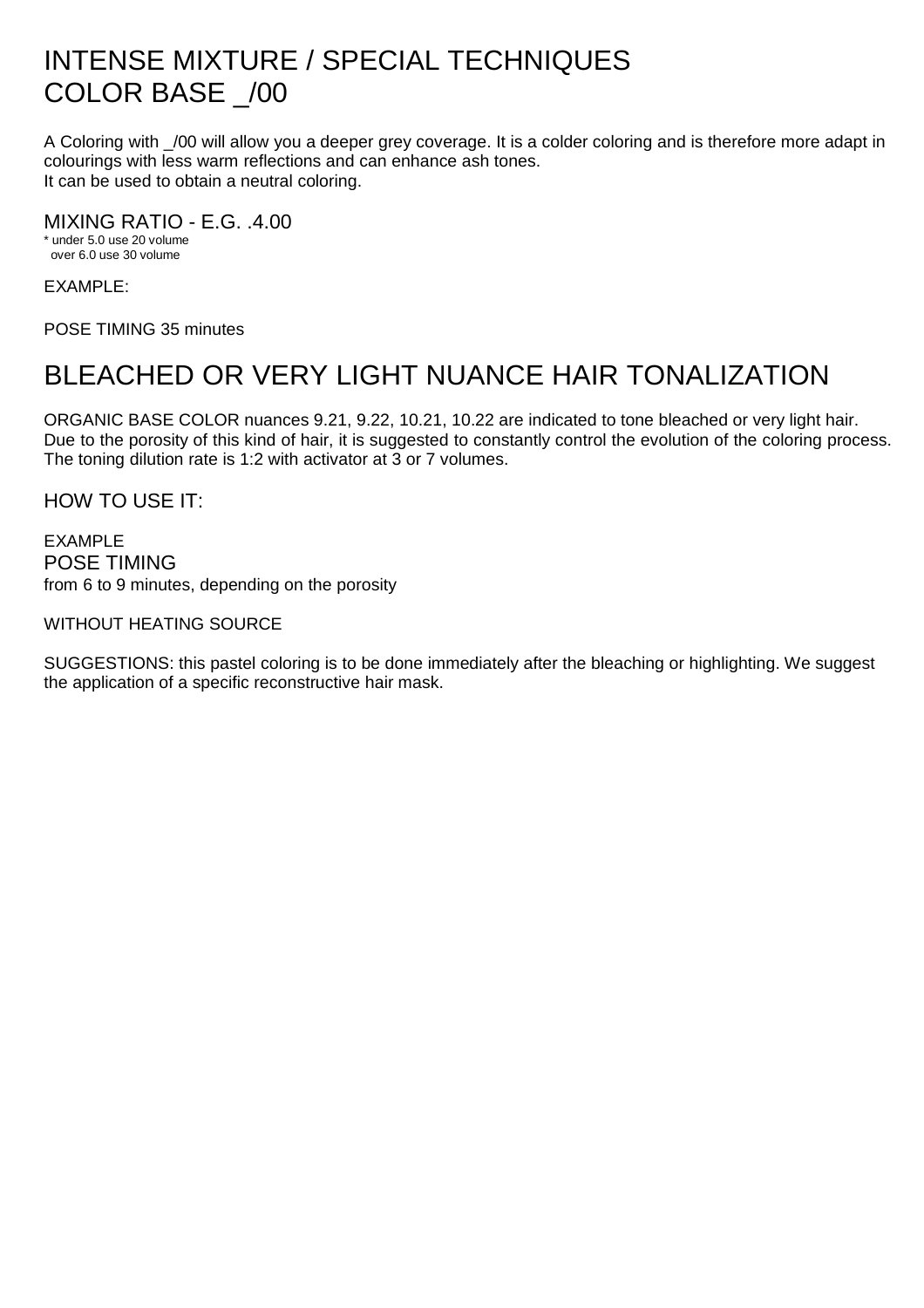# **CORRECTORS**

Correctors are color pigments with very low level tone and are thus ideal for:

- enhancing fashion nuances
- correcting a color (see the table below)
- intensifying a color
- homogenising the lengths

#### NUANCES

EXAMPLES (enhancing fashion nuances)

SUGGESTIONS: the lighter the nuance used, the less corrector must be added.

Highlighted Bases (undesired) Complementary color – Correction of Highlights on Bases

Pale yellow / yellow/ orange yellow / orange / red orange / orange red/ red / brown red / brown/ black Light Violet / violet / blue violet / blue / blue green / green / none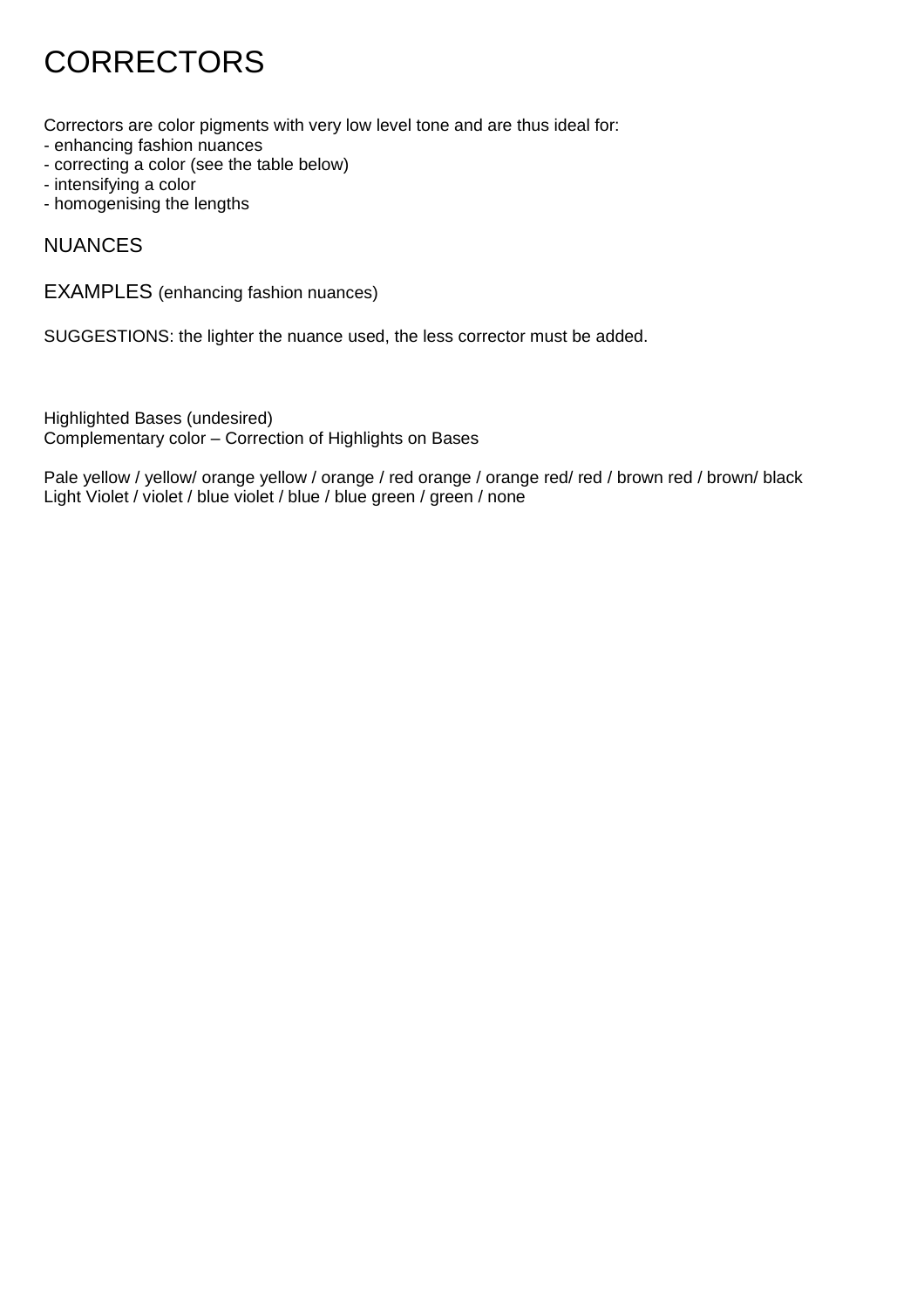# HIGHLIGHTS WITH EXTRA LIFT "S"

#### EXTRA LIFT - THE 3 NUANCES

| S0              | Extrablonde brilliant neutral | Without shades.     |
|-----------------|-------------------------------|---------------------|
| S <sub>11</sub> | Extrablonde brilliant         | With an ash shade.  |
| S21             | Extrablonde brilliant beige   | With a beige shade. |

Start applying on the darker areas of the head which are normally the back part of the head. As last step the color has to be applied in thin layers on the thinnest hair along the hairline.

POSING TIME 50-55 minutes

You can extend the pose timing for an extra 5 to 10 minutes in order to reach a more "anti-reflection effect".

SUGGESTIONS: before applying the extra lift, apply Calming Spray on the scalp. The extra lift S must be dabbed and not brushed.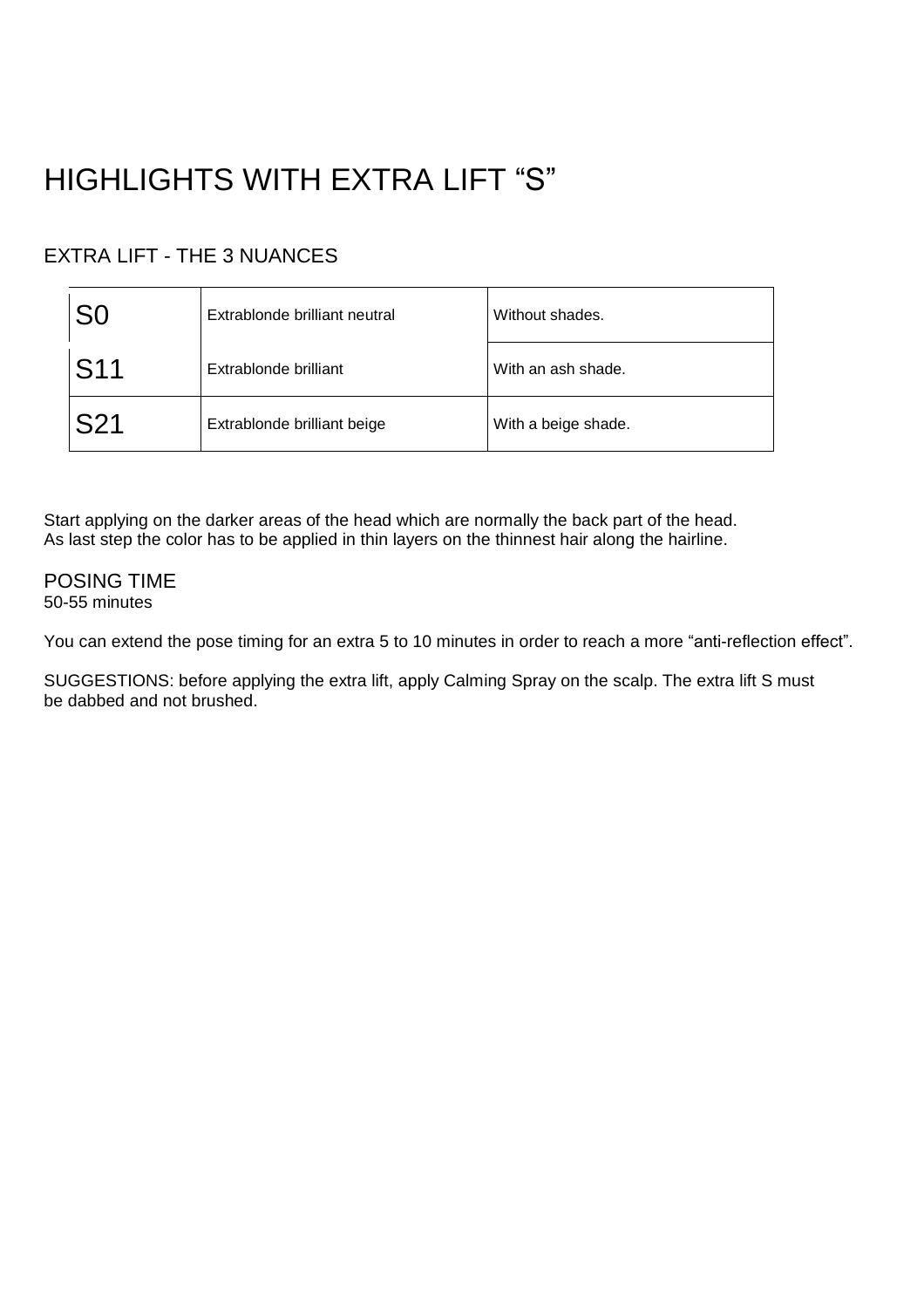### APPLICATION TECHNICS

SUGGESTIONS: before starting a coloring process, apply the Pepenero on the area close to the roots of the hair and spray Calming Spray to protect the scalp.

### GREY HAIR COVERAGE

- 1. Separate the hair with a cross-sign pattern
- 2. Start the application from the center part of the head and proceed towards the front
- 3. Proceed diagonally from the center of the head towards the nape

### SUPER BLEACHING

- 1. Separate hairs with a cross-sign
- 2. Start the application from the center of the head towards the nape
- 3. Proceed diagonally from the center of the head and proceed towards the forehead